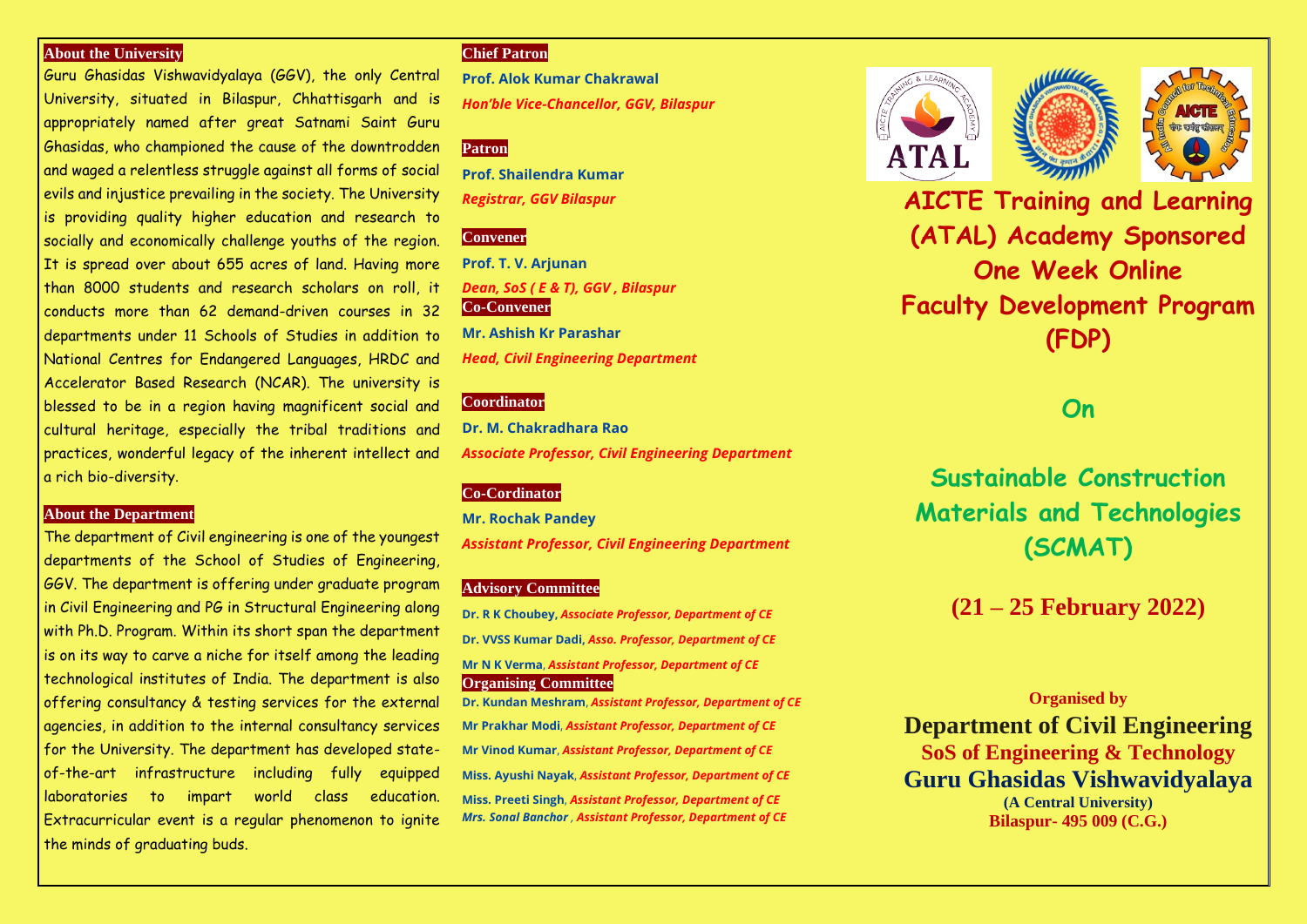## **About ATAL Academy**

All India Council for Technical Education (AICTE) through its newly established AICTE Training And Learning (ATAL) Academy have started unique faculty development programs in various thrust areas of modern technology. ATAL Academy successfully conducted 5 days face to face 190 FDP (Faculty Development programs) in nine thrust areas for A/Y 2019-20 and approximate 10000 faculty members. In 2020-21, 1000 online FDP are being conducted and more than one lakh participants have already participated including faculty, Research Scholar, PG students, CBSE teachers and Industry persons. The online FDP of 20-21 has been recognized as a world record by World Book of Record, London. This is also important that FDP sessions are recorded and available on portal so that anyone can learn in the future. ATAL Academy have also included 15 FDPs on blended learning and flipped classroom which is very important in post covid-19 scenario as to teach participants how to conduct classes in virtual mode and make them comfortable taking online exams and assignments. In the backdrop of announcement of National Education Policy (NEP) 2020, ATAL Academy is working in the direction of NEP, keeping in view the values and morals of Indian Education System. This is the largest online FDP program of the world where more than 40% female participants have joined.

#### **About FDP**

Industrial growth, construction boom, rapid urbanization, changing lifestyles, and unsustainable consumption patterns, have all lead to the generation of huge construction and demolition waste and are causing huge pressures on the limited urban landfill space. Around 30% to 40% of the urban solid wastes come from construction and demolition (C&D) activities. Further, due to enormous growth in industrial development, the consumption of cement is substantially increased in the recent times and the cement manufacturing industry produces annually about 1.35 billion tons of the greenhouse gas emissions which are about 7% of the total greenhouse gas emission by man-made to the atmosphere. To reduce the emission of greenhouse gases it is very much essential to replace OPC with alternative green building

material. In India during 2017-18, the fly-ash produced was approximately 196 MT, out of which only 68% (approximately) could be utilized in various sectors and the remaining is simply dumped on land. Similarly, the Iron manufacturing industries produced on an average 12 million tonnes of slag during 2016- 17 and this would rise to 27 million tonnes by 2030. Further, every year approximately 20 million tonnes of paddy is produced in India. This gives around 24 million tonnes of rice husk and 4.4 mil/ion tonnes of Rice Husk Ash every year. Handling of such a huge quantity of these wastes is a big challenge for the solid waste management. Therefore, on one hand there is a lot of concern about the natural resources such as virgin aggregates, and greenhouse gases emission particularly the CO<sup>2</sup> emission from the cement manufacturing industry and on the other hand, there is an increase in the generation of construction and demolition waste (C&DW), flyash, blast furnace slag and rice husk ash and its handling is a burning issue from the environmental point of view. Accelerated urbanization has also led to the spending of billions on construction for infrastructure and public sector building programs, which has resulted in an increasing need for construction materials and the management of related construction wastes. Utilization of C&D and industrial wastes as an alternative to the conventional materials in the construction not only reduces the problems of waste generation but also reduces the consumption of natural resources and emission of CO<sub>2</sub>. Further, it reduces the environmental pollution and leads to the sustainable construction. The major themes of the FDP is as follows

- Recycled aggregate from C&D Waste and its applications
- Geopolymer concrete
- Self compacting concrete
- Sustainable construction technologies
- Adaptive, Functional and Bio-Mimicked Fibers
- **Marine Clay Based LC<sup>3</sup> Binder for Sustainable Construction**
- Sustainable design of long span bridges
- Clay based pozzolana for concreting

## **Selection and Certification Criteria**

Selection will be done based on first-cum-first serve basis and the confirmed candidates will be notified on receipt of registration form latest by 15<sup>th</sup> February 2022. The certificate shall be issued to those participants who are registered on ATAL Portal [www.aicte-india.org/atal](http://www.aicte-india.org/atal) and attended the program with minimum 80% attendance and score minimum 60% marks in the test.

#### **Who can Participate**

The program is open to all members of AICTE/UGC Affiliated Institutes/Universities i.e. faculty Members/Research Scholars/PG Students/ Government Employees /Industry Persons.

#### **Registration Process**

- No registration fee will be charged from faculties and students.
- Registrations can be done online using the link: www.aicte-india.org/atal
- Last date of registration is 14<sup>th</sup> February 2022.
- Joining link for the online sessions will be shared to the selected participants on their registered Email.

#### .**Contact Address**

**Dr. M. Chakradhara Rao (Coordinator) Associate Professor** 

**Department of Civil Engg., SoS Engg.&Tech. GGV (A Central University), Bilaspur (C.G.) Mob:+91 8770504793 E-mail: [rao.chakradhar@gmail.com](mailto:rao.chakradhar@gmail.com)**

# .**Mr. Rochak Pandey (Co-Coordinator) Assistant Professor**

**Department of Civil Engg., SoS Engg.&Tech. GGV (A Central University), Bilaspur (C.G.) Mob:+91 9630463707 E-mail: rochak0212@gmail.com**